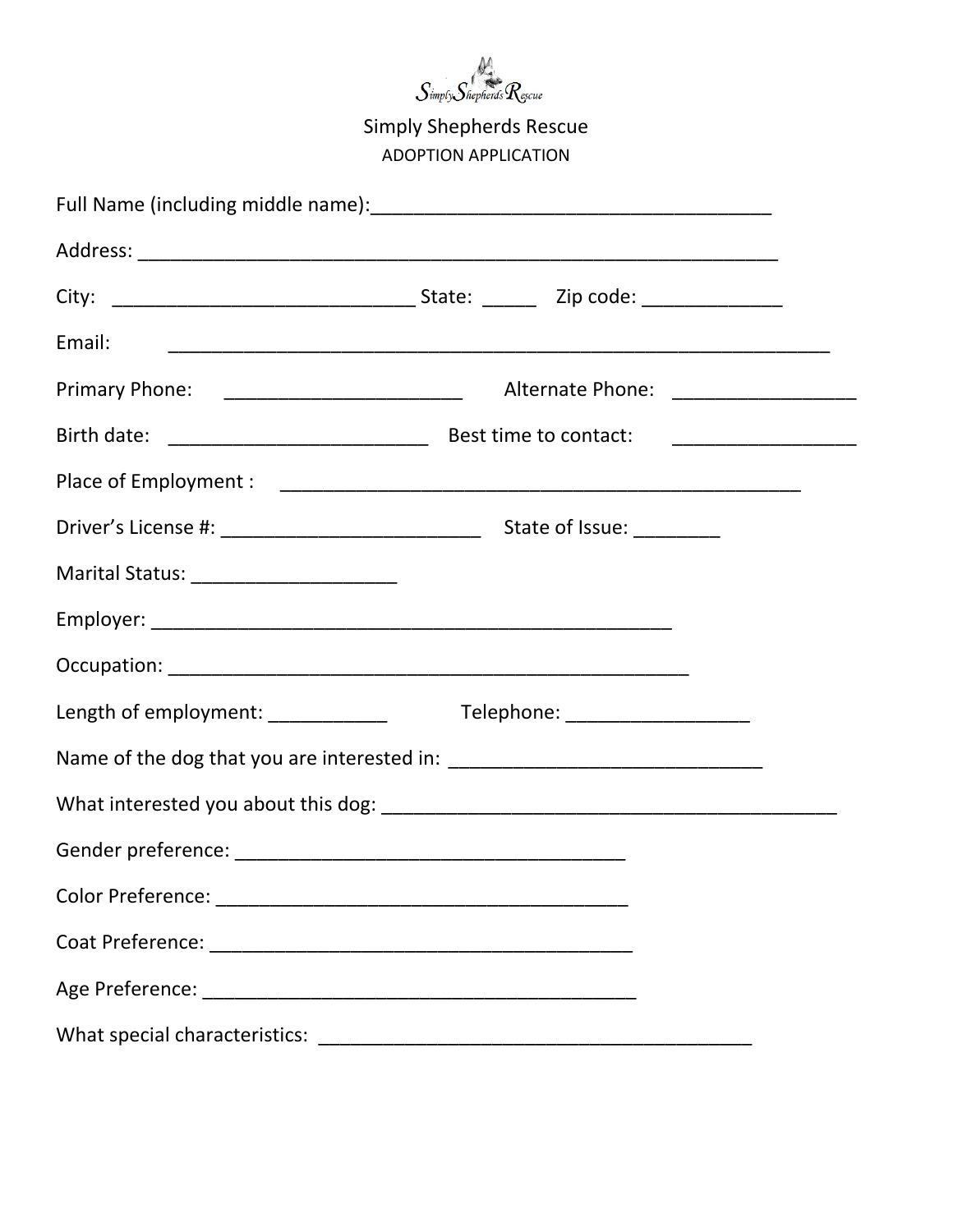

|  | Do you currently live in a: |  |  |
|--|-----------------------------|--|--|
|--|-----------------------------|--|--|

| $\Box$ House                                                       |                                                                                               |
|--------------------------------------------------------------------|-----------------------------------------------------------------------------------------------|
| $\Box$ Apartment                                                   |                                                                                               |
| $\Box$ Condo                                                       |                                                                                               |
| $\Box$ Other                                                       |                                                                                               |
| Do you currently:                                                  |                                                                                               |
| $\Box$ Own                                                         |                                                                                               |
| $\Box$ Rent                                                        |                                                                                               |
| $\Box$ Lease                                                       |                                                                                               |
|                                                                    |                                                                                               |
| How long have you lived at your current residence?                 |                                                                                               |
|                                                                    | If you are not the property owner, we will need to verify your landlord's current pet policy. |
| How many adults live in your home?<br><u> </u>                     |                                                                                               |
|                                                                    |                                                                                               |
|                                                                    | All other persons living with you: (grandparents, relatives, friends and their ages)          |
|                                                                    | <u> 1989 - Johann Stoff, amerikansk politiker (d. 1989)</u>                                   |
|                                                                    |                                                                                               |
| Does anyone in your household have allergies? ____________________ |                                                                                               |
|                                                                    | Who will primarily be responsible for the care of this dog? ____________________              |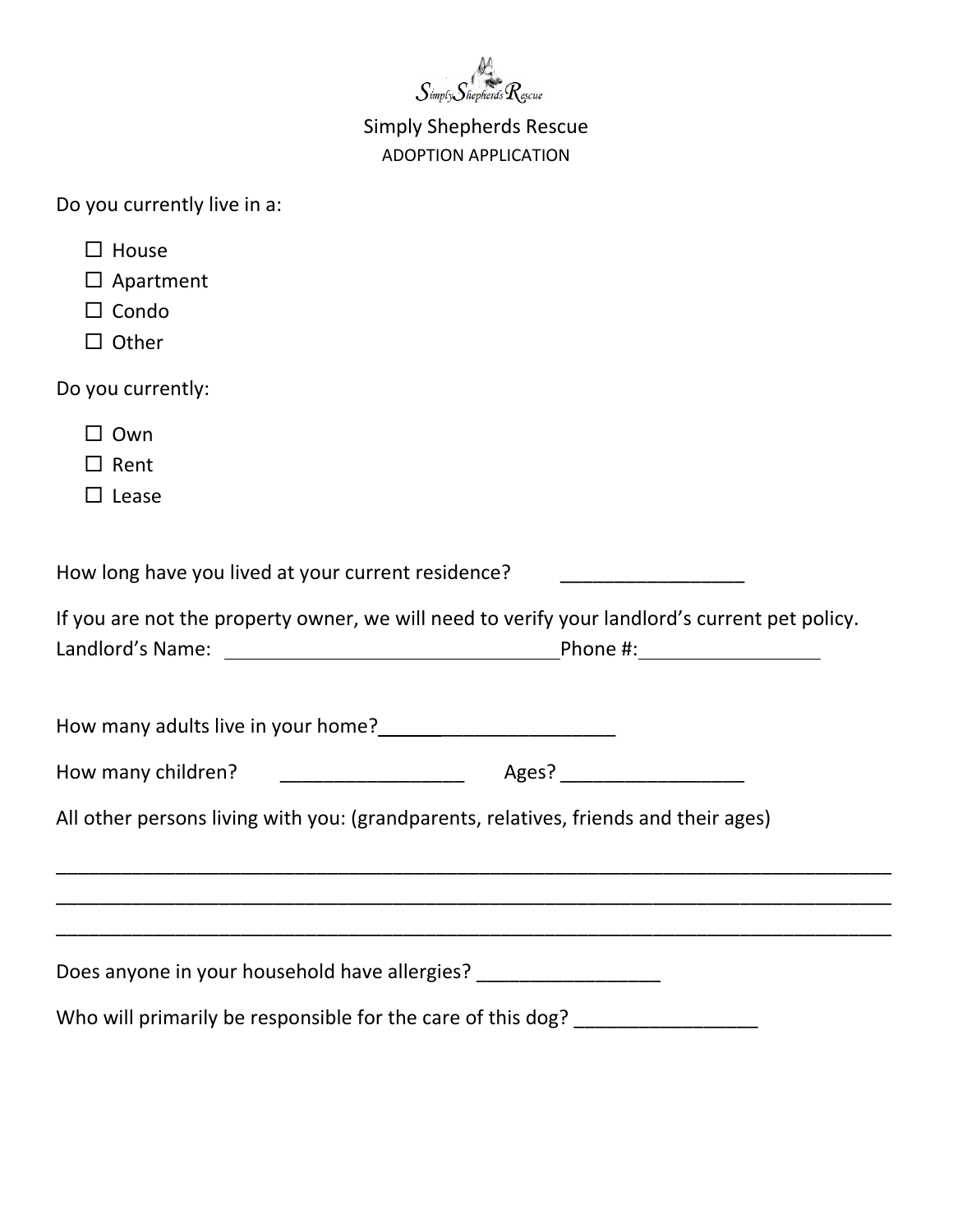

Which of the following best describes your reasons for wanting this dog?

| $\Box$ Companion                                                                 |                            |
|----------------------------------------------------------------------------------|----------------------------|
| $\Box$ Search & rescue                                                           |                            |
| $\Box$ Guard dog                                                                 |                            |
| $\Box$ Agility                                                                   |                            |
| $\Box$ Hunting                                                                   |                            |
| $\Box$ Jogging                                                                   |                            |
| $\Box$ Obedience training                                                        |                            |
| $\Box$ Walking buddy                                                             |                            |
| $\Box$ Couch warmer                                                              |                            |
| How many hours will the dog be alone each day? _________________________________ |                            |
| Where will the dog be kept when no one is home? ___________________              |                            |
| Where will the dog be kept at night? ____________________                        |                            |
|                                                                                  |                            |
|                                                                                  |                            |
| If you have other pets, are their vaccinations current? ________________________ |                            |
| Are they currently licensed? ___________________                                 |                            |
|                                                                                  |                            |
| Name:                                                                            | Phone #: New York Phone #: |
| Under what circumstances would you <b>NOT</b> keep this dog?                     |                            |
|                                                                                  |                            |
|                                                                                  |                            |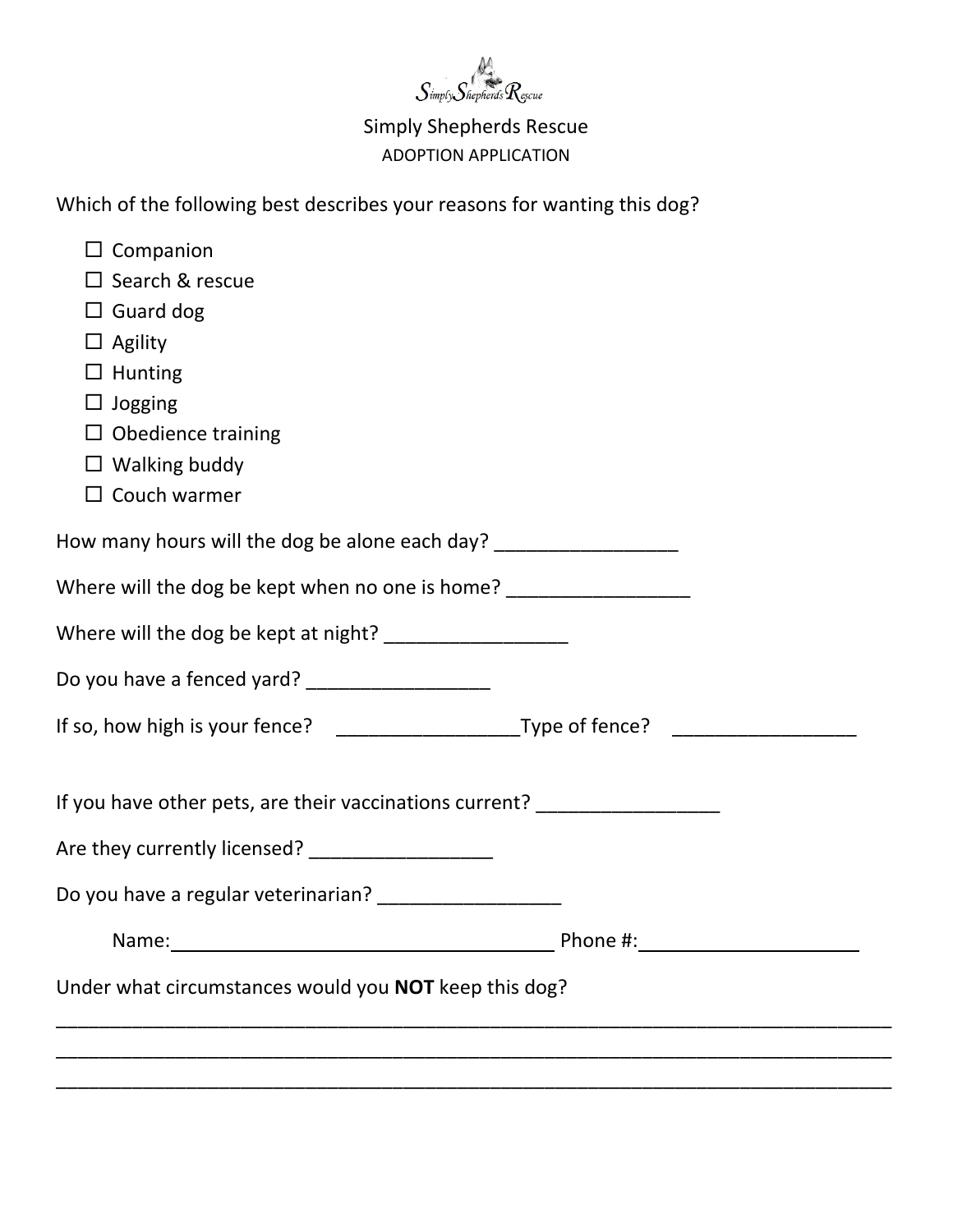

Please list all of the pets you have had in the last 7 years including current pets and those you no longer own:

| Species | <b>Breed</b> | Age | Sex |       | Altered? $\vert$ Owned how $\vert$ What happened to him |
|---------|--------------|-----|-----|-------|---------------------------------------------------------|
|         |              |     |     | long? | or her?                                                 |
|         |              |     |     |       |                                                         |
|         |              |     |     |       |                                                         |
|         |              |     |     |       |                                                         |
|         |              |     |     |       |                                                         |
|         |              |     |     |       |                                                         |
|         |              |     |     |       |                                                         |
|         |              |     |     |       |                                                         |

Please describe the temperament and activity level you are looking for in a dog:

- $\Box$  High energy
- $\square$  Outdoorsy dog
- $\square$  Lap dog
- $\square$  Mellow
- $\square$  Affectionate
- $\Box$  Quiet
- $\Box$  Guard dog

When it comes to relating to dogs, I tend to be more

- $\Box$  Strict, demanding (dog must learn and follow all commands)
- $\Box$  Moderate (encouraging of good behavior)
- $\square$  Lenient, wishy-washy, easily coerced by the dog

The noise/activity in my home is usually:

- $\Box$  High
- $\square$  Medium
- $\square$  Low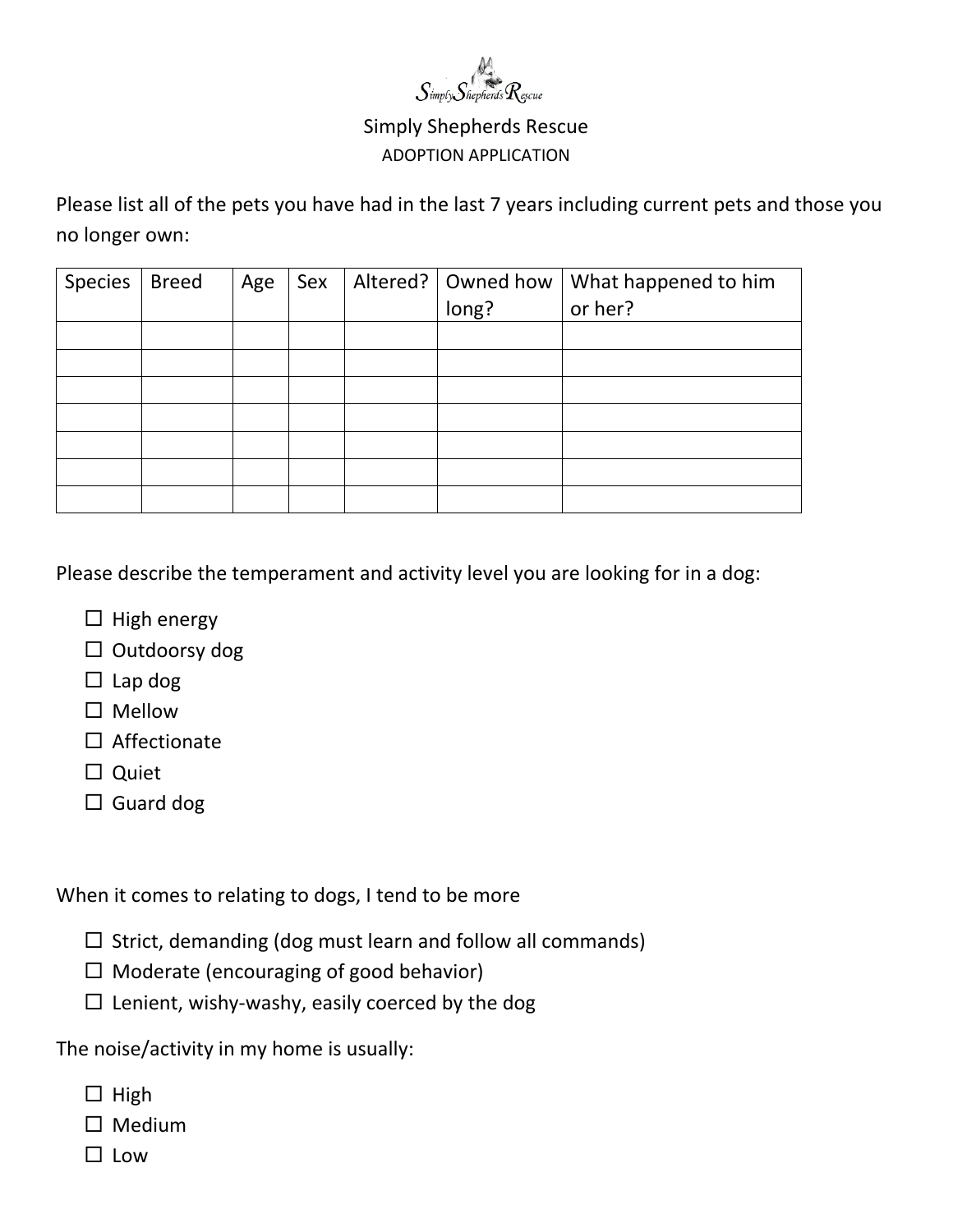

I would enjoy brushing or grooming my dog:

- $\Box$  Rarely
- $\square$  Occasionally
- $\square$  Daily
- □ Weekly
- □ Monthly

I would prefer a dog that:

- $\square$  Would enjoy walking with me on leash
- $\Box$  Will exercise him/herself in our yard
- $\Box$  Would enjoy going to the dog park
- $\Box$  Would run, jog or hike with me
- $\Box$  Requires only enough exercise to do his/her business

### **Reference #1:**

| Reference #2: |  |  |  |  |
|---------------|--|--|--|--|
|               |  |  |  |  |
|               |  |  |  |  |
|               |  |  |  |  |